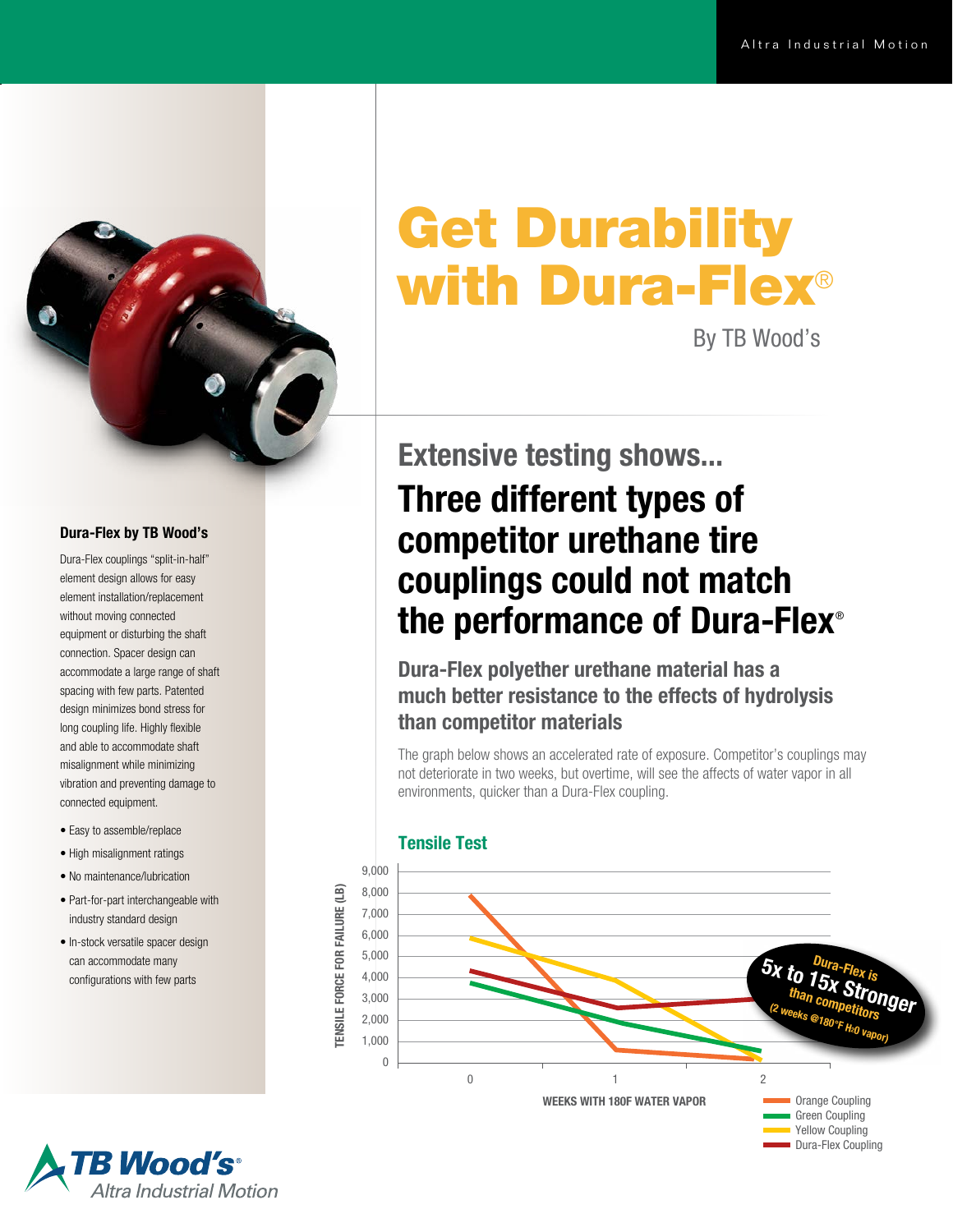

Tensile Strength: 5X – 15X stronger in water vapor

Shelf Life: Greater than 5 years

Bond: 15 years proven field performance

Inventory: Three of our competitors' products can't match the performance of one Dura-Flex

Cost: Lower cost and better performance than green coupling

**Quality:** High quality control on materials produces a more consistent, reliable coupling

Weight: Lower flex element weight by design

**Material:** Polyether material is better than competitor's polyester material

**Easy Installation:** Easy flex element replacement without moving hubs or connected equipment

Versatility: Part-for-part interchange with industry standard design

**Options: Bore-to-size (BTS), Sure-Grip** bushed (QD), Taper-Lock hubs and full metric coupling sizes available

Cap Screws: SAE j-429 hex-flange bolts with serrated head

## Dura-Flex® resists breaking down due to environmental conditions and holds its fatigue and tear strength Dura-Flex Features **properties longer.**

#### Stop Start Test Cycles (Aligned)



When a new, out-of-the-box, Dura-Flex coupling and a green coupling were subjected to a stop-start cycle test, Dura-Flex was 2X –100X better.

### Stop Start Test Cycles (2° Mis-Aligned)



Dura-Flex outlasted the competitor in the cycle testing with up to 2 degrees of shaft misalignment.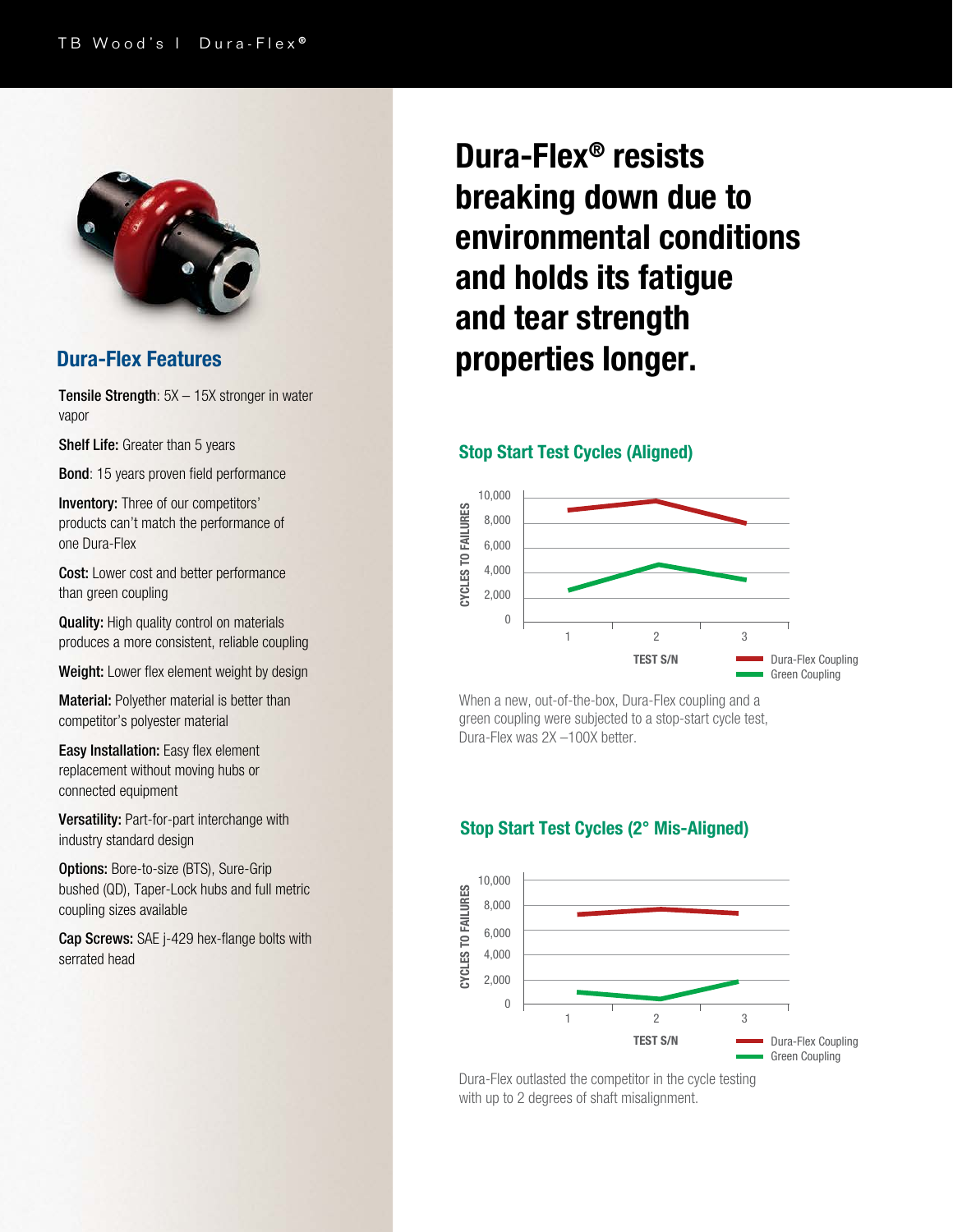### Dura-Flex® Design Advantages

- Profile designed using Finite Element Analysis
- Designed to optimize torque transmission while minimizing parallel, angular and axial stiffness
- More consistent performance in many real life environments than competitors
- Features a superior bonding process
- All units are 100% inspected before leaving the factory

Lowered weight of the element and optimized stiffness by removing material where less stress is present.



Step profile in shoe, lowers stress which can cause failure at the bonding point.



### Bending Stiffness Static: Dura-Flex vs Competitor